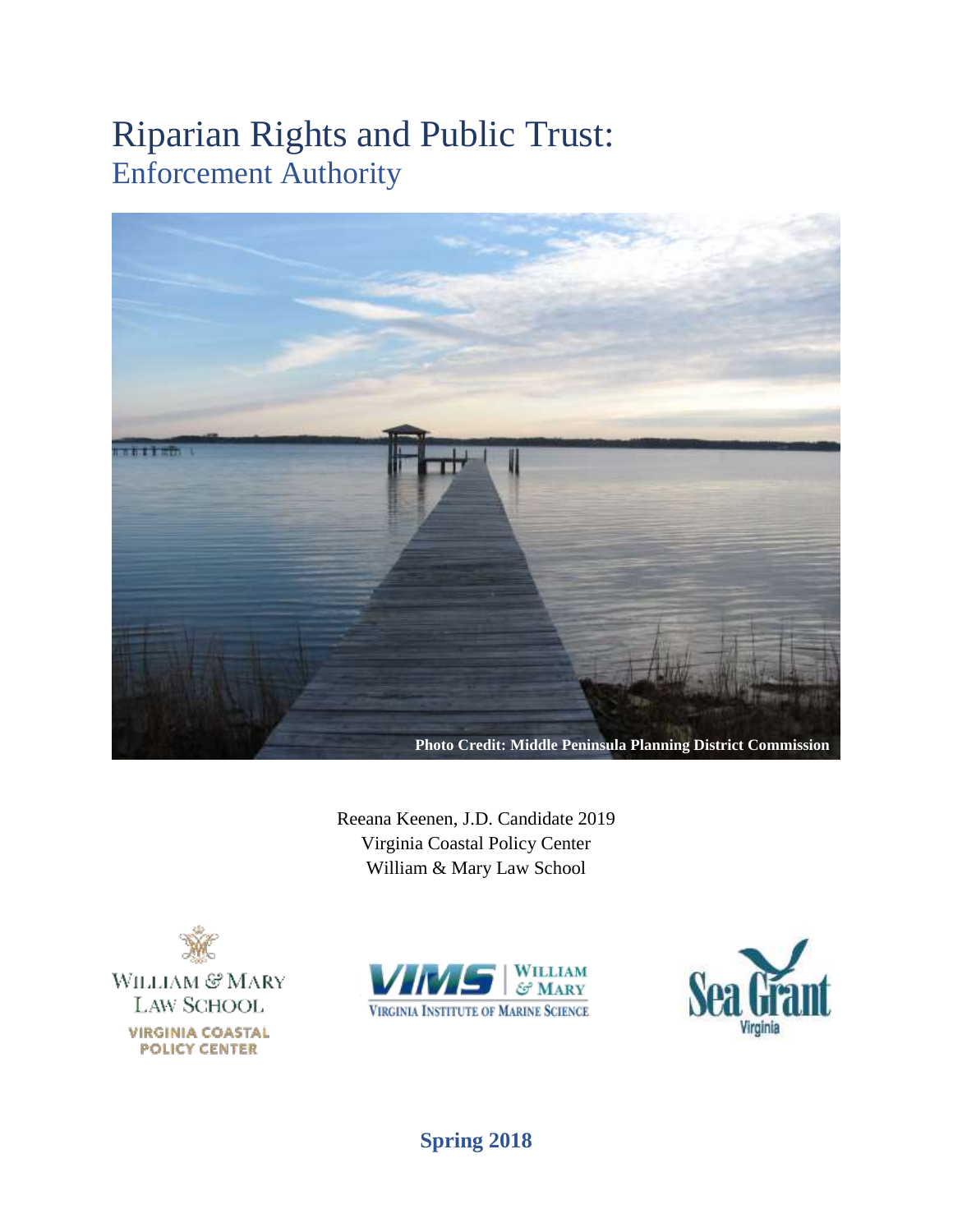# **About the Author**



Reeana Keenen was born and raised in Dallas, Texas, and attended the University of Texas at Austin where she earned a bachelor's degree in Public Relations. During the summer of 2017, Reeana worked for International Bridges to Justice in Geneva, Switzerland, researching foreign and international law. Reeana is the Managing Editor of the Environmental Law & Policy Review, Vol. 43, and she joined the Practicum to learn about environmental policy and the issues affecting Virginia's coastal communities.

# **About the Virginia Coastal Policy Center**

The Virginia Coastal Policy Center (VCPC) at the College of William & Mary Law School provides science-based legal and policy analysis of ecological issues affecting the state's coastal resources, providing education and advice to a host of Virginia's decision-makers, from government officials and legal scholars to non-profit and business leaders.



With two nationally prominent science partners – the Virginia Institute of Marine Science and Virginia Sea Grant – VCPC works with scientists, local and state political figures, community leaders, the military, and others to integrate the latest science with legal and policy analysis to solve coastal resource management issues. VCPC activities are inherently interdisciplinary, drawing on scientific, economic, public policy, sociological, and other expertise from within the University and across the country. With access to internationally recognized scientists at VIMS, to Sea Grant's national network of legal and science scholars, and to elected and

appointed officials across the nation, VCPC engages in a host of information exchanges and collaborative partnerships.

VCPC grounds its pedagogical goals in the law school's philosophy of the citizen lawyer. VCPC students' highly diverse interactions beyond the borders of the legal community provide the framework for their efforts in solving the complex coastal resource management issues that currently face Virginia and the nation.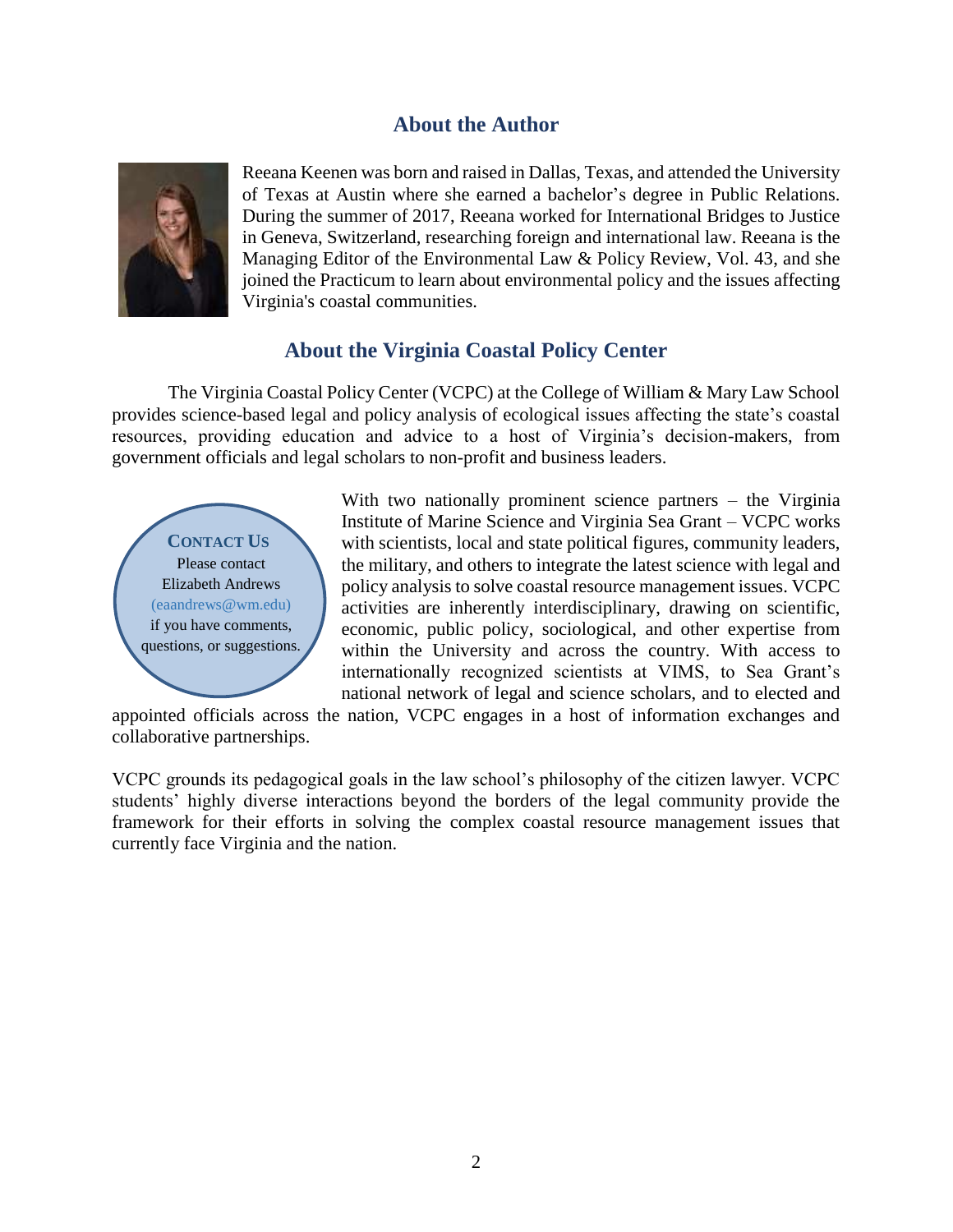## **INTRODUCTION**

In Virginia, private landowners own the land to the Mean Low Water mark ("MLW"), whereas in many coastal states private landowners only own to the high water mark. The bottomlands channelward of the MLW mark in Virginia are governed by the Public Trust Doctrine, meaning that the state holds this land in trust for use by the public.<sup>1</sup> However, use conflicts can arise where private landowners own property adjacent to publicly owned property or where public easements run through private property adjacent to public beach access points.

This Paper will provide a summary of the law regarding private and public use of property on Virginia's coast, identify the entities with jurisdictional authority to resolve issues on such property, and analyze different types of conflicts that may arise.

 $1$  VA. CONST. art. XI, § 1.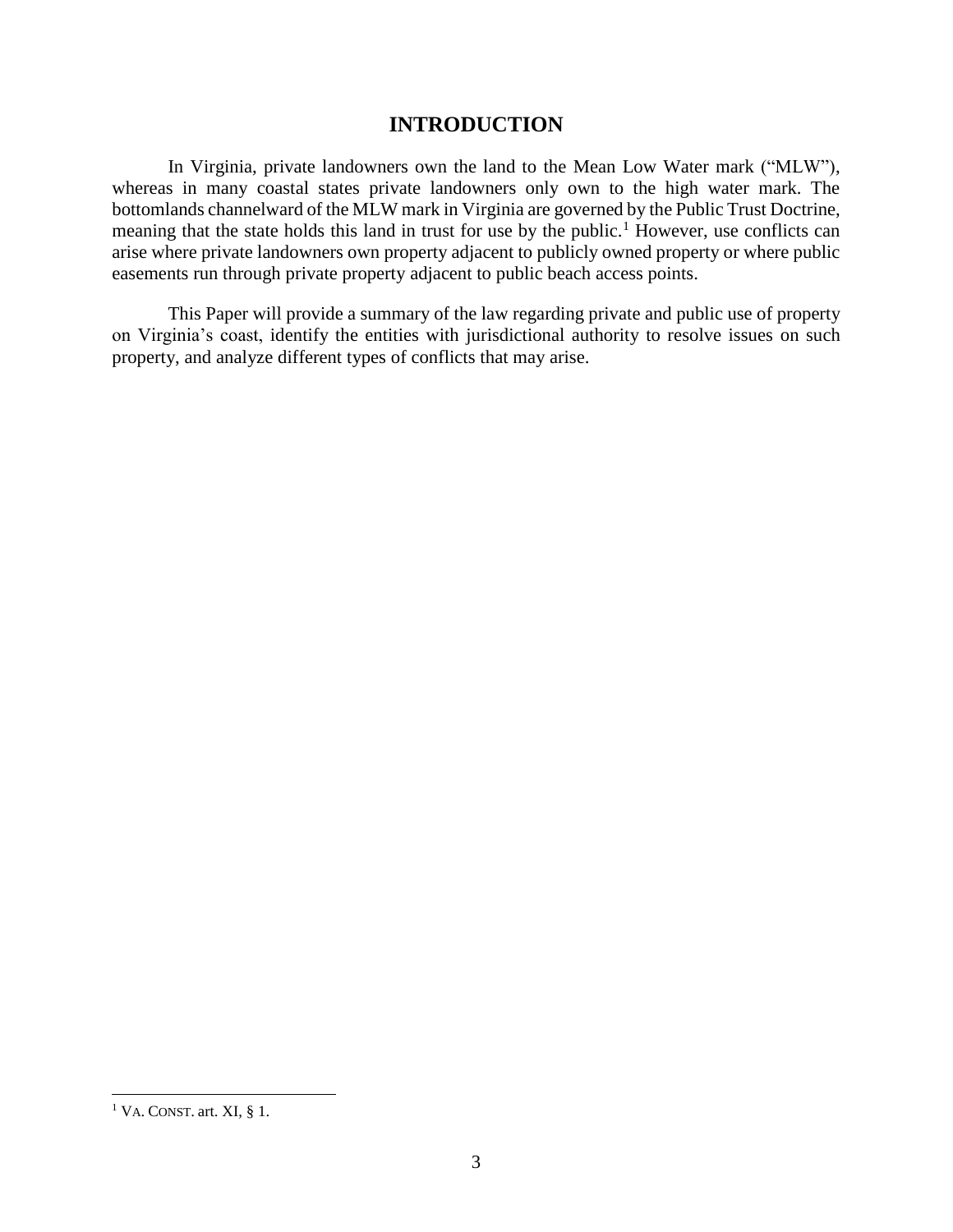# **I. SUMMARY OF THE LAW REGARDING PRIVATE AND PUBLIC USE OF PROPERTY**

# **A. The Public Trust Doctrine**

According to the Public Trust Doctrine, "lands were held by the state, as they were by the king, in trust for the public uses of navigation and fishery, and the erection thereon of wharves, piers, lighthouses, beacons, and other facilities of navigation and commerce."<sup>2</sup> Put more simply, states have a responsibility to preserve and protect public lands for the use of their citizens.<sup>3</sup> This doctrine is rooted in both federal and state common law, as well as state and federal constitutional law. 4

Generally, states hold title to the lands beneath navigable waters, meaning the bottomlands are subject to the public trust doctrine.<sup>5</sup> These lands must be held "in trust for the people of the State, that they may enjoy the navigation of the waters, carry on commerce over them, and have liberty of fishing therein, freed from the obstruction of private parties."<sup>6</sup> In Virginia, the rights of landowners extend to the MLW mark,<sup>7</sup> but the Virginia Marine Resources Commission may grant easements or leases over the bottomlands.<sup>8</sup> The MLW mark is "[t]he average of all the low water heights."<sup>9</sup> It is also important to consider whether riparian landowners hold title under a king's grant. A king's grant, sometimes called a king's patent, crown grant, or crown patent is a grant from the British Crown to a private individual.<sup>10</sup> As discussed in Section II(B)(2)(a) of this Paper, Virginia case law has found within navigable waters, a king's grant may convey exclusive fishing rights, as well as ownership of submerged lands. $^{11}$ 

The confluence of the Public Trust Doctrine and riparian owners' rights up to the MLW mark present endless potential for use conflicts both on the land and in the water. To understand the legal interests at stake in each conflict, it is first necessary to have an understanding of the basic legal principles at work. Nuisance, trespass, and negligence law help to define these competing legal interests.

<sup>2</sup> Ill. Cent. R.R. Co. v. Illinois, 146 U.S. 387, 457 (1892).

<sup>3</sup> *See* VA. CONST. art. XI.

<sup>4</sup> J. Peter Byrne, *The Cathedral Engulfed: Sea-Level Rise, Property Rights, and Time*, 73 La. L. R. 69, 79 (2012).

<sup>5</sup> *See* VA. CODE ANN. § 28.2-1200 (1998) (bottomlands are owned by the Commonwealth, but may be used by the people of the state for the purposes of "fishing, fowling, hunting, and taking and catching oysters and other shellfish").

<sup>6</sup> Robin Kundis Craig, *Public Trust and Public Necessity Defenses to Takings Liability for Sea Level Rise Responses on the Gulf Coast*, 26 J. Land Use & Envtl. L. 395, 403 (2011) (quoting Ill. Cent. R.R. Co. v. Illinois, 146 U.S. 387, 452 (1892)).

<sup>7</sup> VA. CODE ANN. § 28.2-1202 (2014).

<sup>8</sup> VA. CODE ANN. § 28.2-1208 (2009).

<sup>9</sup> U.S. Dep't of Comm., Tide and Current Glossary 15 (2000),

[https://tidesandcurrents.noaa.gov/publications/glossary2.pdf.](https://tidesandcurrents.noaa.gov/publications/glossary2.pdf)

<sup>10</sup> James W. Jennings and Erin B. Ashwell, *English Common Law Grants under Virginia Law: Rivers, Tides, and the Takings Clause*, 5 SEA GRANT L. & POL'Y J. 29, 32 (2013).

<sup>11</sup> *See infra* notes 103-04 and accompanying text.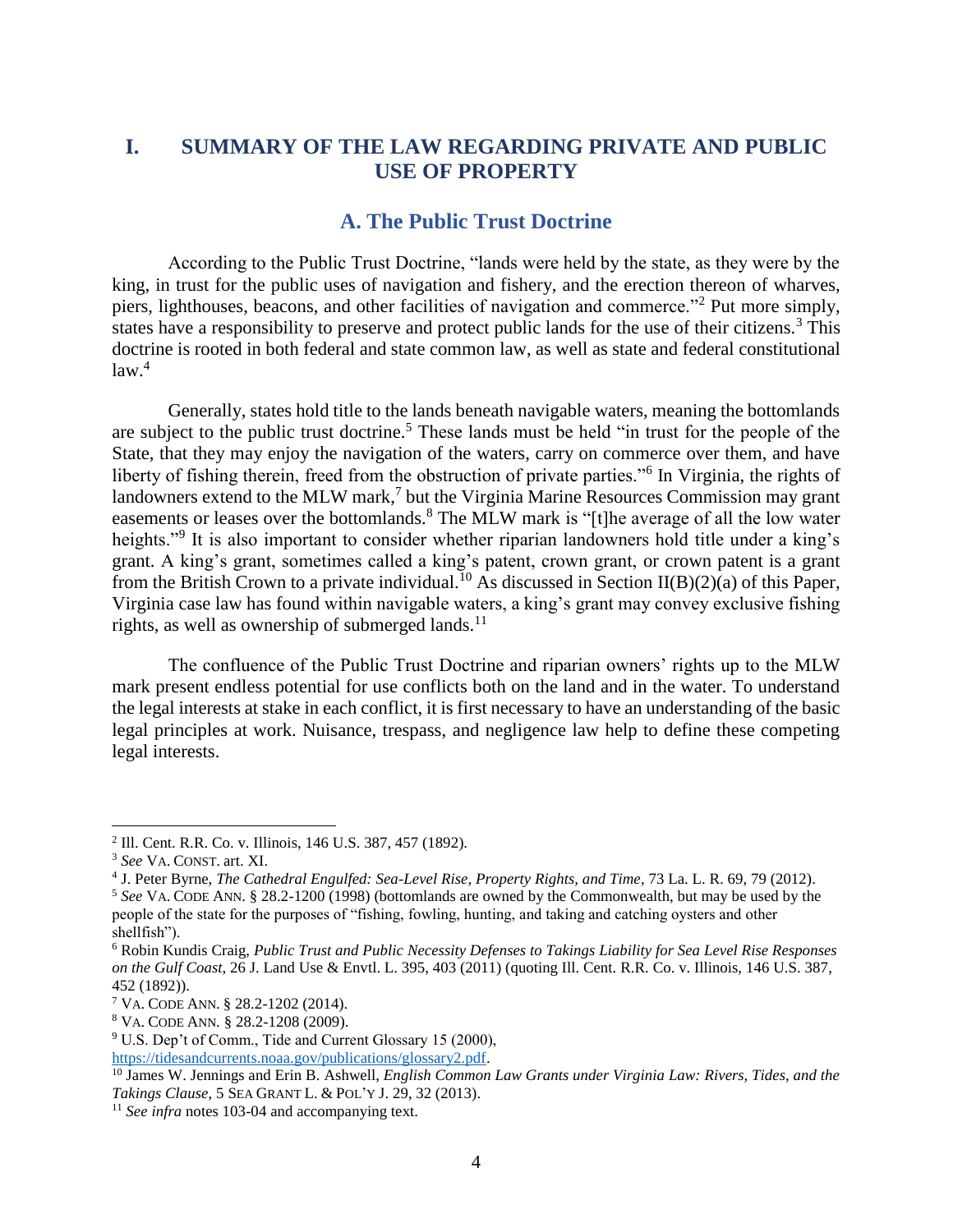#### **B. Nuisance**

Nuisance, very generally, is "the use of one property to the injury of another."<sup>12</sup> Nuisance occurs when the owner or occupant of a property is harmed or barred from using their own property because of someone else's use of another property.<sup>13</sup> There are two types of nuisance in tort law public nuisance and private nuisance. A nuisance is deemed to be public if there is "an unreasonable interference with a right common to the general public."<sup>14</sup> This type of nuisance includes "interference with the public health, the public safety, the public peace, the public comfort or the public convenience."<sup>15</sup> Some examples of public nuisances include: water pollution,<sup>16</sup> loud noises,<sup>17</sup> and prostitution houses.<sup>18</sup> The Virginia Supreme Court, in *Virginia Beach v. Murphy*, described a public nuisance by noting:

If the annoyance is one that is common to the public generally, then it is a public nuisance. . . . The test is not the number of persons annoyed, but the possibility of annoyance to the public by the invasion of its rights. A public nuisance is one that injures the citizens generally who may be so circumstanced as to come within its influence.<sup>19</sup>

On the other hand, a private nuisance is "a nontrespassory invasion of another's interest in the private use and enjoyment of land."<sup>20</sup> Virginia case law has provided three specific examples of instances that may constitute a private nuisance: (1) diminishing the value of someone else's property; (2) continuously interfering with a landowner's control or enjoyment of his property; and  $(3)$  causing the landowner disturbance or annoyance when he uses his property.<sup>21</sup> Virginia courts have held that invasion by coal dust and noise from a coal mine;<sup>22</sup> hitching noises from tractor trailers twenty-four hours a day, every day of the year; <sup>23</sup> and soliciting private residences for the sale of goods<sup> $24$ </sup> are all private nuisances.

## **C. Trespass**

The law of trespass protects property rights in a literal, conventional sense; it protects an owner's interest in exclusive possession of his or her land.<sup>25</sup> Trespass is similar to nuisance, but rather than merely an interference, it requires actual entry onto the land.<sup>26</sup> A good means of distinguishing nuisance and trespass is that nuisance is an interference with the right of enjoyment

<sup>12</sup> *Nuisance*, BOUVIER LAW DICTIONARY (2012).

<sup>13</sup> *Id.*

<sup>14</sup> Restatement (Second) of Torts § 821B (1979).

<sup>15</sup> *Id.*

<sup>16</sup> New York v. New Jersey, 256 U.S. 296, 313 (1921).

<sup>17</sup> *See* Cty. of Va. Beach v. Murphy, 239 Va. 353 (1990).

<sup>18</sup> VA. CODE ANN. § 48-7 (2005).

<sup>19</sup> *Cty. of Va. Beach*, 239 Va. at 356.

<sup>20</sup> Restatement (Second) of Torts § 821B (1979).

<sup>21</sup> Va. Railway Co. v. London, 114 Va. 334 (1912), *see,* Bowers v. Westvaco Corp., 244 Va. 139, 148, 419 S.E.2d 661, 667 (1992).

<sup>22</sup> Nat'l Energy Corp. v. O'Quinn, 223 Va. 83 (1982).

<sup>23</sup> *Bowers*, 244 Va. 139.

<sup>24</sup> White v. Culpeper, 172 Va. 630 (1939).

<sup>25</sup> *E.g.* Kurpiel v. Hicks, 284 Va. 347, 353 (2012) (citing Tate v. Ogg*,* 170 Va. 95, 99 (1938)).

<sup>26</sup> *Id.* at 353–54 (citing Cooper v. Horn, 248 Va. 417, 423 (1994)).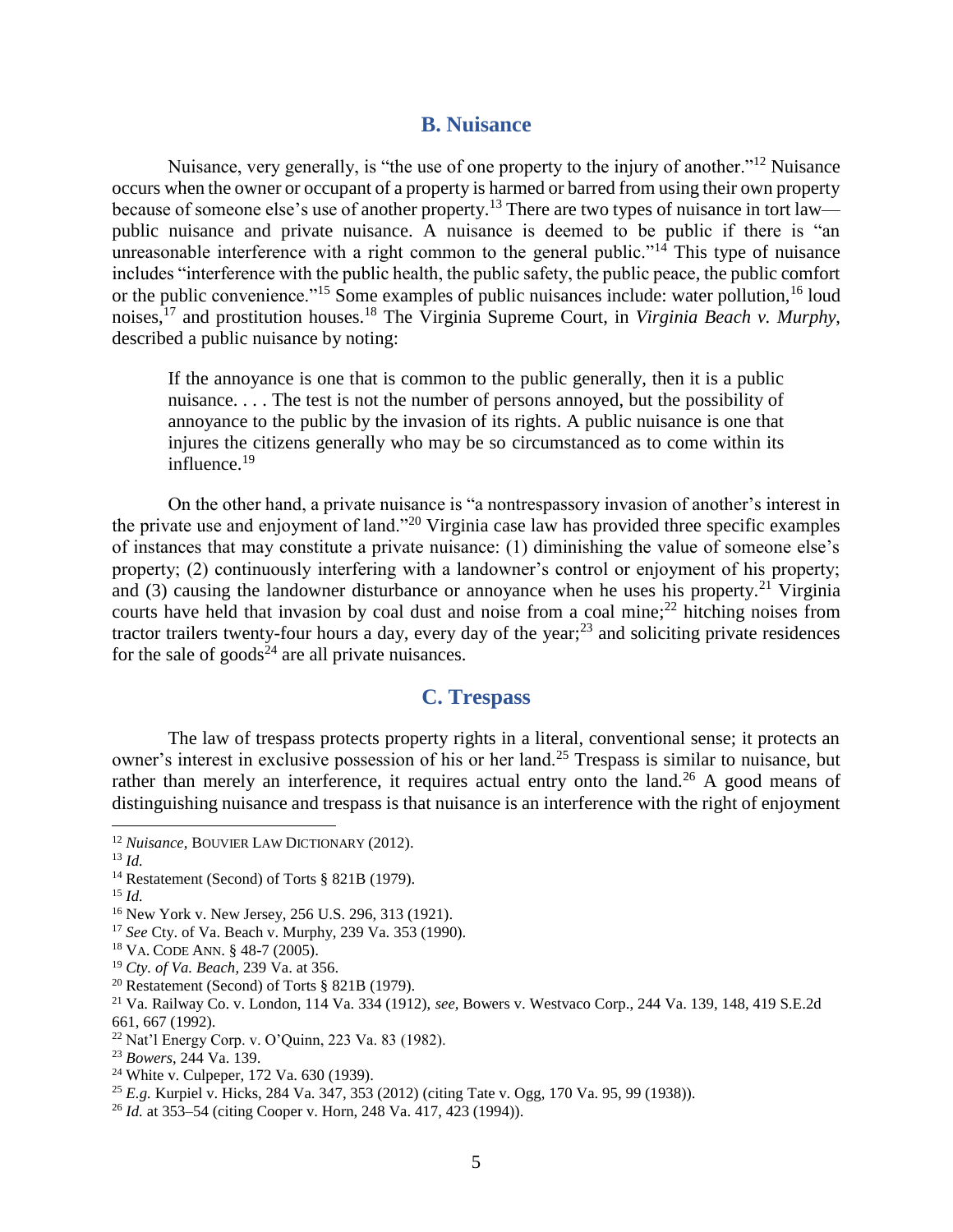of land, whereas trespass is an invasion on the possession of land.<sup>27</sup> Trespass can be intentional<sup>28</sup> or reckless or negligent,<sup>29</sup> but cannot be accidental.<sup>30</sup> For example, if "A, against B's will, forcibly carries B upon the land of C  $\lceil$ ,  $\rceil$  A is a trespasser; B is not.<sup>331</sup> In addition to common law trespasses, Title 18.2, Article 5 of the Virginia Code forbids certain types of trespasses: one cannot enter the land of another after being forbidden from doing so,<sup>32</sup> allow certain animals to run at large,<sup>33</sup> or hunt, fish, or trap on the land of another without his or her consent.<sup>34</sup>

## **D. Negligence**

A distinct legal claim is negligence, which can be related to both trespass and nuisance. A negligence claim is proven when five elements are met: (1) a duty to act in a certain way; (2) a breach of that duty; (3) proximate cause; (4) but-for cause; and (5) a harm.<sup>35</sup>

Typically, the law imposes a "reasonable person" standard upon all people—everyone has a duty to behave as a reasonable person would under like circumstances.<sup>36</sup> A reasonable person considers the foreseeable risks and weighs them against the utility of the activity he intends to do.<sup>37</sup> However, this duty arises only with affirmative actions; usually, a person cannot be held liable for a failure to act, even if doing nothing causes harm to someone else.<sup>38</sup> There are also particular duties that are placed upon owners of land. As a general rule, the owner of land owes no duty to trespassers.<sup>39</sup> However, if the trespasser is a minor, the landowner is required to warn him of any dangers on the property.<sup>40</sup> In general, in Virginia, landowners owe no duty of care to anyone coming onto their land, with or without permission, for recreational purposes or to pass through

<sup>&</sup>lt;sup>27</sup> Whitehall Constr. Co. v. Washington Suburban Sanitary Com., 165 F. Supp. 730, 734 (D. Md. 1958).

<sup>&</sup>lt;sup>28</sup> Restatement (Second) of Torts § 158 (1965). ("One is subject to liability to another for trespass . . . if he

intentionally (a) enters land in the possession of another  $\dots$ , (b) remains on the land, or (c) fails to remove from the land a thing which he is under a duty to remove.").

<sup>&</sup>lt;sup>29</sup> *Id.* at § 165 ("One who recklessly or negligently  $\ldots$  enters land in the possession of another  $\ldots$  is subject to liability to the possessor if . . . his presence . . . causes harm to the land [or] to the possessor . . . .").

<sup>&</sup>lt;sup>30</sup> *Id.* at § 166 ("[A]n unintentional and non-negligent entry on land in the possession of another . . . does not subject the actor to liability to the possessor, even though the entry causes harm to the possessor . . . .").

<sup>31</sup> *Id.* at § 158.

<sup>32</sup> VA. CODE ANN. § 18.2-119 (2011).

<sup>33</sup> VA. CODE ANN. § 18.2-121 (2004).

<sup>34</sup> VA. CODE ANN. § 18.2-132 (1975).

<sup>35</sup> Bouvier Law Dictionary defines negligence as "[a] breach of a legal duty that harms another. Negligence is the tort of failing to perform a legal duty, which causes a distinct injury to another person, or to another person's property, or to another person's legal interests." *Negligence*, BOUVIER LAW DICTIONARY.

 $36$  Restatement (Second) of Torts § 283 (1965).

<sup>37</sup> *See* In re City of New York, 475 F. Supp. 2d 235, 243 (E.D.N.Y. 2007) (positing that "the Hand Formula reflects a rational method of determining the reasonableness of the conduct of a party who foresees a risk of injury to another to whom he owes a duty of care."). For the Hand Formula, *see*, U.S. v. Carroll Towing Co*.*, 159 F.2d 169, 173 (2d Cir. 1947).

<sup>38</sup> *See* Yania v. Bigan, 155 A.2d 343 (Pa. 1959) (holding that the law imposes no legal duty on a person to save another from a dangerous situation unless he was legally responsible for putting the other person in the dangerous situation in the first place).

<sup>39</sup> Restatement (Second) of Torts § 333 (1965).

<sup>40</sup> *Id.*; *see also* Keffe v. Milwaukee & St. Paul R.R. Co., 21 Minn. 207 (1875) (holding a defendant liable for injuries to a 7-year-old sustained when he played on an unlocked, unguarded railroad turntable because the Railroad knew the turntable was dangerous to children).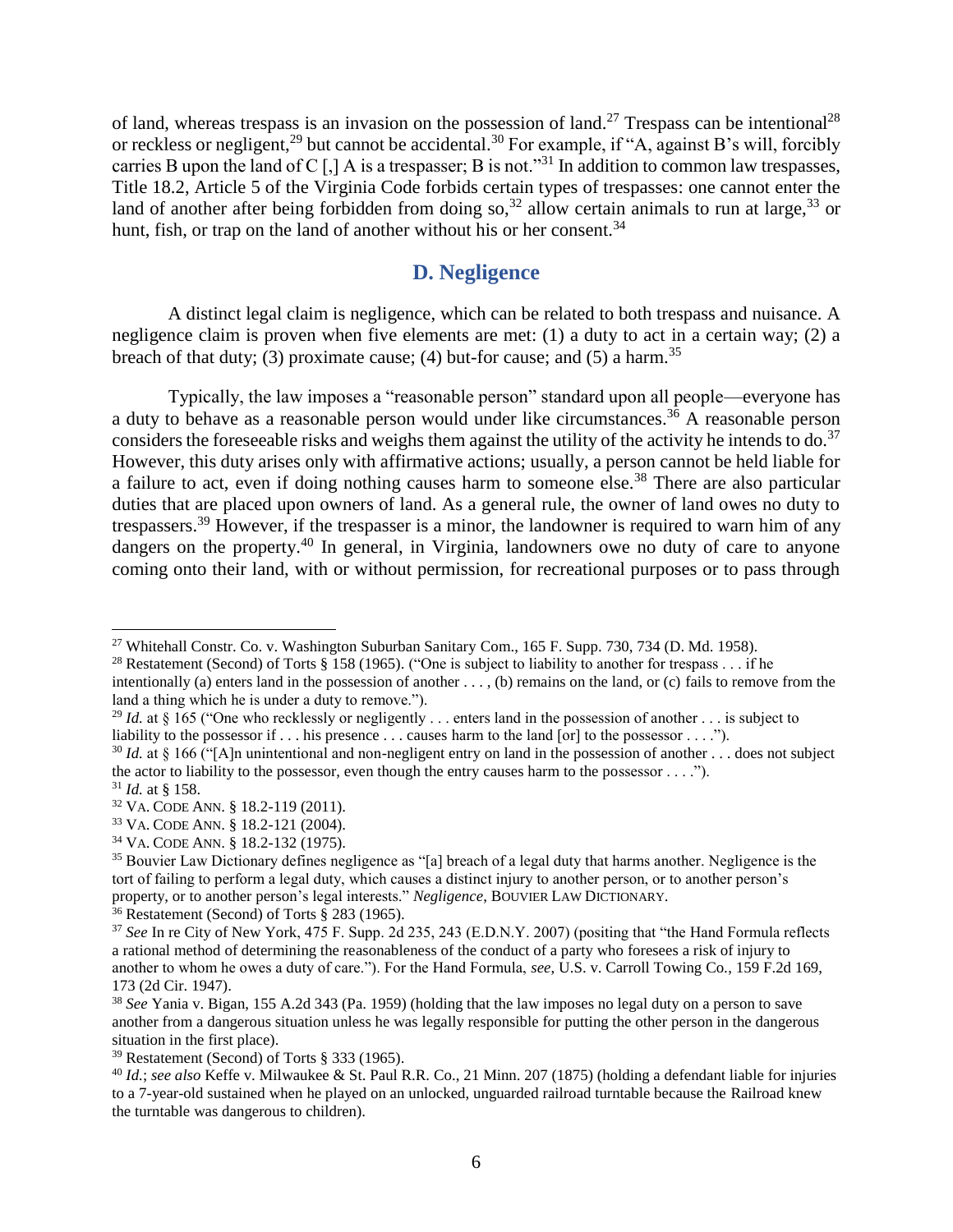the property to get to another property.<sup>41</sup> Landowners do owe particular duties to social guests and to business guests if the landowner knows of dangerous conditions on the property.<sup>42</sup> According to Title 29.1 Article 509 of the Virginia Code, however, when a landowner grants permission for someone to come onto his land, he does not thereby certify that the premise is safe or make said person an invitee or licensee to whom a duty is owed.<sup>43</sup> Similarly, a landowner who grants an easement or license to the Commonwealth, agencies thereof, or a locality, is immune from liability to any member of the public arising from that member's use of the easement.<sup>44</sup>

There are two types of causation that a plaintiff must prove to have a successful negligence claim: but-for causation and proximate causation. But-for causation means that the harm would not have occurred if the defendant had used due care; "but for" the defendant's negligence, the plaintiff would not have been hurt.<sup>45</sup> Proximate cause, on the other hand, means the defendant's conduct was the legal cause of the harm that occurred.

The actor's negligent conduct is the *legal cause* of harm to another if

- (a) his conduct is a substantial factor in bringing about the harm, and
- (b) there is no rule of law relieving the actor from liability because of the manner in which his negligence has resulted in the harm.<sup>46</sup>

Proving the legal cause of harm requires some element of foreseeability—was the harm that occurred foreseeable from the actions the defendant took? "To impose liability upon one person for damages to another, it must be shown that the negligent conduct was a necessary physical antecedent to the damages."<sup>47</sup>

# **E. Local Ordinances**

Additionally, these legal concepts may also be incorporated into local ordinances for enforcement by the locality or state. The power of a locality to criminalize these behaviors is sometimes limited. Regarding nuisance,

If an ordinance makes criminal that conduct which is a public nuisance, it is a presumptively valid exercise of the locality's police power. On the other hand, if the prohibited conduct is merely a private nuisance, it cannot be made criminal because a municipality has no authority under its police power to punish conduct which is a private nuisance.<sup>48</sup>

<sup>41</sup> VA. CODE ANN. § 29.1-509(B) (2017).

<sup>42</sup> *See* Restatement (Second) of Torts §§ 332, 341 & 343 (1965).

<sup>43</sup> VA. CODE ANN. § 29.1-509(C) (2017).

 $44$  *Id.* at (D).

<sup>45</sup> Restatement (Second) of Torts § 430 (1965).

<sup>46</sup> *Id.* at § 431 (emphasis added).

<sup>47</sup> Beale v. Jones, 210 Va. 519, 511 (1970) (citing Wells v. Whitaker, 151 S.E.2d 422, 428 (Va. 1966)).

<sup>48</sup> *Cty. of Va. Beach*, 239 Va. at 355. The test for a public nuisance is not the number of people harmed, but potential of the annoyance to violate the rights of the public. Nolan v. New Britain, 69 Conn. 668, 678 (1897).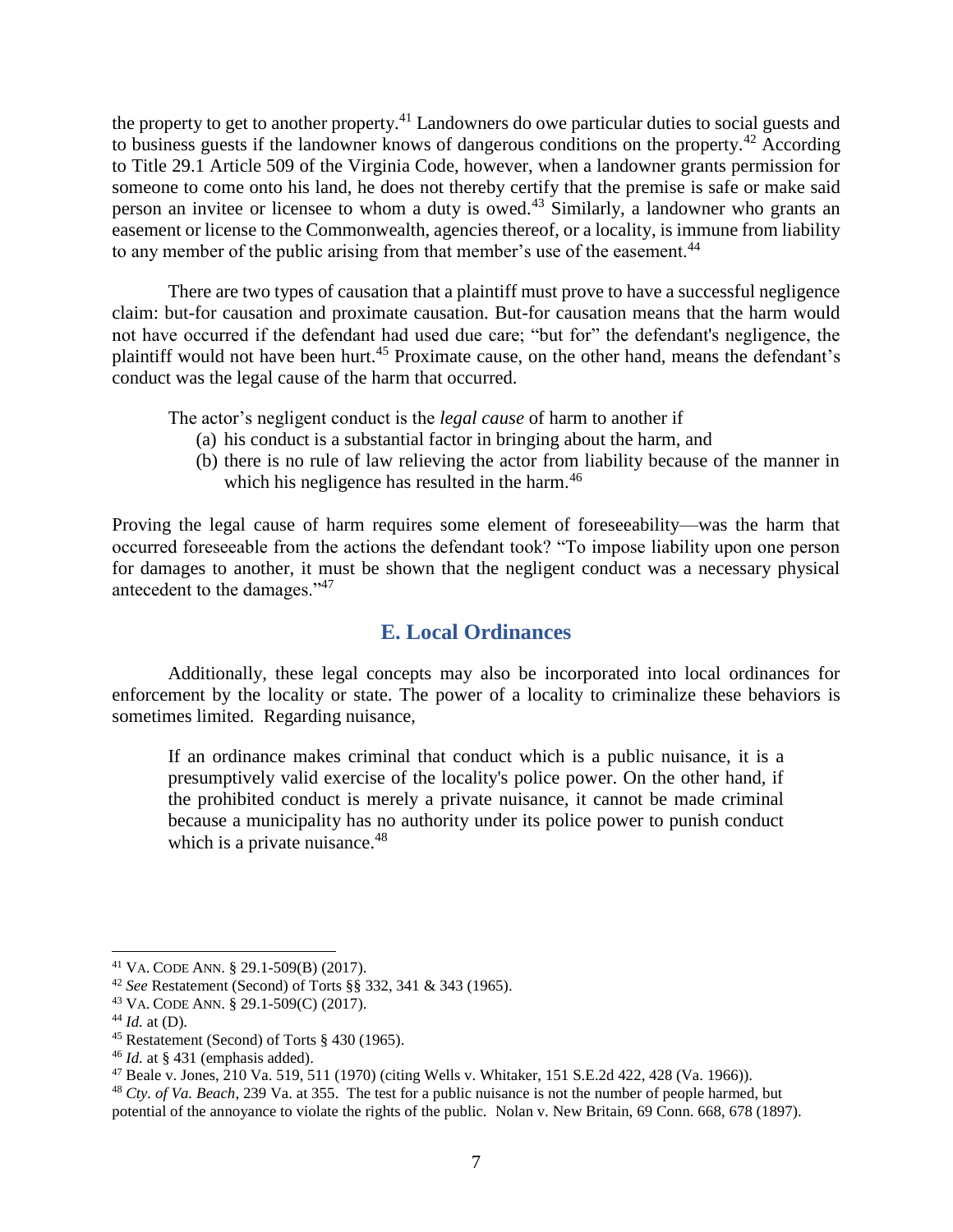For an example of these legal principles applied in local code, the Gloucester County Code prohibits public nuisance<sup>49</sup> and excessive noise.<sup>50</sup> It also lists several non-exclusive examples of nuisances, such as, maintaining or keeping any substance that is dangerous to public health or safety; any buildings or other structures that are kept or maintained in an unsafe condition, or in a way that is dangerous, unhealthy, injurious, or annoying to the public; and any trash or other articles thrown or placed on any street, sidewalk, or other public places that cause any injury or annoyance to the public.<sup>51</sup> The Gloucester County Code also provides restrictions on boating and watercraft and explicitly authorizes "every game warden, marine resources commission inspector, and every other law enforcement officer of this State and its subdivisions and of the United States Government" to enforce the provisions of Section 21, watercraft and water safety ordinances.<sup>52</sup>

Gloucester is not the only locality in Virginia to have such provisions in its Code. For example, the City of Virginia Beach,<sup>53</sup> Middlesex County,<sup>54</sup> and Mathews County<sup>55</sup> each have their own code provisions that outline boating, noise, and other restrictions.

The common law legal concepts of the Public Trust Doctrine, nuisance, trespass, and negligence, as well as the local ordinances of each locality in Virginia, may play a role when user conflicts arise in the water and on waterfront properties. Before outlining these different conflicts and the different legal interests involved, it is important to first have an understanding of the enforcement agencies designated to resolve these conflicts.

## **II. WHEN CONFLICTS ARISE**

## **A. Enforcement Agencies**

The following law enforcement agencies generally have jurisdiction over property and use conflicts that may arise on the waters and coasts of Virginia. It is important to note that in some situations there may be concurrent jurisdiction among multiple enforcement agencies. For example, as discussed below, local law enforcement, the Department of State Police, the Virginia Marine Police, and the Department of Game and Inland Fisheries Conservation Police all have the authority to enforce the criminal laws of the Commonwealth. In such situations, the ultimate enforcement agency may be the one that is better equipped with the resources to handle the conflict or, simply, the first one that is at the scene.<sup>56</sup> Additionally, while some enforcement agencies may have primary responsibility for an issue, other enforcement agencies may assist with that issue during the course of their regular duties.<sup>57</sup>

<sup>49</sup> GLOUCESTER COUNTY, VA., CODE § 12-2 (1987),

[https://library.municode.com/va/gloucester\\_county/codes/code\\_of\\_ordinances?nodeId=10843.](https://library.municode.com/va/gloucester_county/codes/code_of_ordinances?nodeId=10843)

<sup>50</sup> *Id*. at § 11-3 (2017).

<sup>51</sup> *Id.* at § 12-3 (1987).

<sup>52</sup> *Id.* at § 21.10 (1983).

<sup>53</sup> VIRGINIA BEACH, VA., CODE ch. 6,

[https://library.municode.com/va/virginia\\_beach/codes/code\\_of\\_ordinances?nodeId=CO\\_CH6BEBOWA.](https://library.municode.com/va/virginia_beach/codes/code_of_ordinances?nodeId=CO_CH6BEBOWA)

<sup>54</sup> *See,* MIDDLESEX COUNTY, VA., CODE §§ 43, 44, [http://www.co.middlesex.va.us/index\\_ordinances.html.](http://www.co.middlesex.va.us/index_ordinances.html)

<sup>55</sup> *See,* MATHEWS COUNTY, VA., CODE ch. 15, [https://ecode360.com/MA1886.](https://ecode360.com/MA1886)

<sup>56</sup> Email correspondence with Law Enforcement Divisions of DGIF and VMRC (on file with author).

<sup>57</sup> *Id.*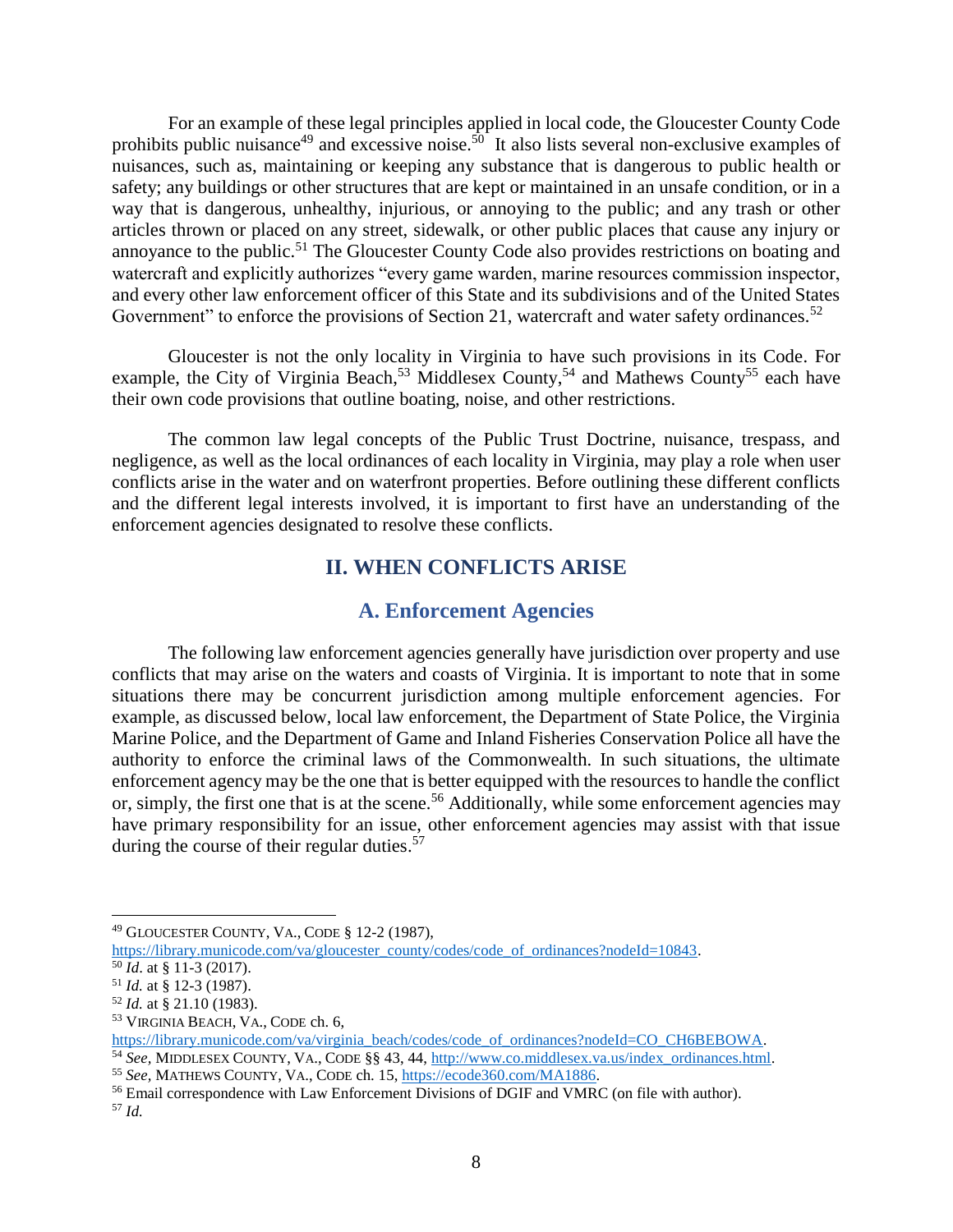#### **1. Local Law Enforcement – Sheriff's Office and Local Police Force**

At the local level, there may be two law enforcement agencies with jurisdiction in the locality – the sheriff's office and the local police force. The sheriff is a locally-elected constitutional officer responsible for jail administration, service to the courts, and law enforcement.<sup>58</sup> The sheriff's office has primary law enforcement responsibility for counties without a local police force.<sup>59</sup> For localities with a police force, the sheriff's office primary responsibilities is jail administration and service to the courts. Where established, $60$  the local police force "is responsible for the prevention and detection of crime, the apprehension of criminals, the safeguard of life and property, the preservation of peace and the enforcement of state and local laws, regulations, and ordinances.<sup>761</sup> In addition to having jurisdiction within the physical boundaries of the locality, the local police force has jurisdiction over property owned by the locality that is physically located outside of its borders.<sup>62</sup> The police power includes the power to bar individuals from trespassing on a property per a request for assistance from the property owner and is implied in the police's express powers. $63$ 

In certain specific instances, local law enforcement powers are not limited to land. Localities have the power, granted by the Commonwealth, to enact ordinances paralleling state laws regarding the operation of watercraft and the conduct of people operating them, including ordinances that provide for enforcement and penalties.<sup>64</sup> For example, the Gloucester County Code provides for enforcement of boating ordinances by all law enforcement officers of the state and its political subdivisions, as well as the federal government – meaning that officers within these entities would actually have power to go out on the water and enforce the ordinances.<sup>65</sup>

#### **2. Department of State Police**

The Department of State Police provides statewide law enforcement services within the Commonwealth, as well as emergency preparedness planning, training, and promotion.<sup>66</sup> State police functions center on highway patrol, the police school, the state police communication system, supervision of inspection stations, a variety of tasks associated with motor vehicles, and the registration of machine guns.<sup>67</sup> State police also have authority to enforce all criminal laws of the Commonwealth and investigate aircraft accidents.<sup>68</sup> The state police department's Bureau of Criminal Investigation conducts investigations for matters referred by the Governor, as well as requests to investigate potential felonies from the Attorney General, local law enforcement, or

<sup>58</sup> VA. CODE ANN. § 15.2-1609 (1997); Virginia Sheriffs' Association, *Sheriffs' Offices Responsibilities*, [https://vasheriff.org/sheriffs-resources/sheriffs-offices-responsibilities/.](https://vasheriff.org/sheriffs-resources/sheriffs-offices-responsibilities/)

<sup>59</sup> Virginia Sheriffs' Association, *supra* note 58.

<sup>60</sup> VA. CODE ANN. §§ 15.2-1700 to -1702.

<sup>61</sup> VA. CODE ANN. § 15.2-1704 (2010).

<sup>62</sup> VA. CODE ANN. § 15.2-1725 (1997).

<sup>63</sup> Collins v. Commonwealth, 517 S.E.2d 277 (Va. Ct. App. 1999).

<sup>64</sup> VA. CODE ANN. § 19.1-744 (2001).

<sup>65</sup> GLOUCESTER COUNTY, VA., CODE § 21.10.

<sup>66</sup> Virginia Department of State Police, *2014-16 Strategic Plan* 1,

[http://www.vsp.state.va.us/downloads/VSP%20Strategic%20Plan%202014-2016.pdf.](http://www.vsp.state.va.us/downloads/VSP%20Strategic%20Plan%202014-2016.pdf)

<sup>67</sup> VA. CODE ANN. § 52-4 (1989).

<sup>68</sup> VA. CODE ANN. § 52-8 (1968).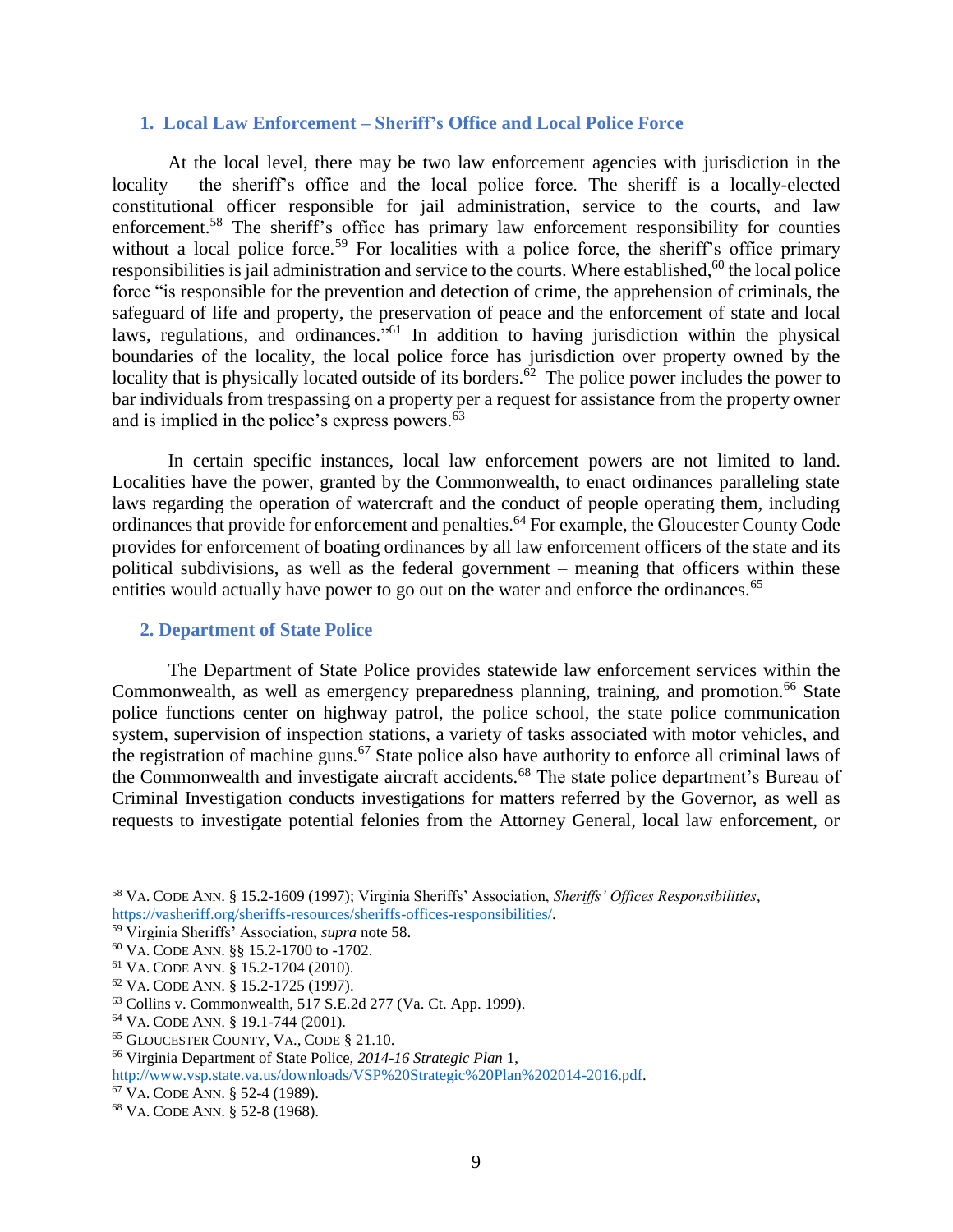Commonwealth's attorneys.<sup>69</sup> The state police department also investigates and enforces laws related to drugs and drug paraphernalia.<sup>70</sup>

## **3. Virginia Marine Police**

The Virginia Marine Police ("VMP") were created as a division of the Virginia Marine Resources Commission to protect tidal natural resources, first and foremost.<sup>71</sup> The VMP have the power to enforce boating laws on tidal waters, including the power to stop, board, and inspect any vessel subject to the provisions of the Virginia Code.<sup>72</sup> The VMP conduct search and rescue operations, enforce boating laws, respond to emergencies on the water, and investigate accidents and other criminal activity.<sup>73</sup> VMP also work in conjunction with the United States Coast Guard (USCG) to enforce federally designated safety and security zones.<sup>74</sup> In addition to having the authority to enforce all criminal laws of the Commonwealth, $75$  the VMP also have unique jurisdiction to enforce state and federal commercial and recreational fishery laws and regulations.<sup>76</sup>

## **3. Department of Game & Inland Fisheries Conservation Police**

The Department of Game & Inland Fisheries (DGIF) created its own police force called the Conservation Police ("CP" or "game wardens"), per its express authority from the Virginia Code.<sup>77</sup> CP have jurisdiction throughout the Commonwealth to enforce hunting, inland fishing, and trapping laws.<sup>78</sup> Additionally, like the VMP, regular CP have the same authority as sheriffs and other law enforcement officers to enforce all criminal laws of the Commonwealth; and special CP officers have general police power while performing duties on properties owned or controlled by the DGIF Board.<sup>79</sup> The CP also have the authority to enforce boating laws<sup>80</sup> and stop, board, and inspect vessels subject to the boating laws. <sup>81</sup> The primary goal of the CP is to protect Virginia's natural resources.<sup>82</sup> The CP also frequently provide resources and expertise to local law enforcement.<sup>83</sup>

## **4. United States Coast Guard**

In addition to state and local law enforcement agencies, federal agencies such as the USCG may also resolve issues that arise on the water. The USCG is a federal law enforcement body that has jurisdiction on the "high seas, outer continental shelf, and inward from the U.S. Exclusive

<sup>80</sup> VA. CODE ANN. tit. 29, ch. 7.

<sup>69</sup> VA. CODE ANN. § 52-8.1 (1980).

<sup>70</sup> VA. CODE ANN. § 52-8.1:1 (2000).

<sup>71</sup> Virginia Marine Resources Commission, *What We Do*, [http://www.mrc.virginia.gov/mp/leoverview.shtm.](http://www.mrc.virginia.gov/mp/leoverview.shtm)

<sup>72</sup> VA. CODE ANN. § 29.1-745 (2015).

<sup>73</sup> Virginia Marine Resources Commission, *supra* note 71.

<sup>74</sup> *Id.* 

<sup>75</sup> VA. CODE ANN. § 28.2-106(B) (2002).

<sup>76</sup> *Id.*

<sup>77</sup> VA. CODE ANN. § 29.1-200 (2009).

<sup>78</sup> *Id*. at § 29.1-203 (2003).

<sup>79</sup> *Id*. at § 29.1-205 (2007).

<sup>81</sup> *Id*. at § 29.1-745 (1998).

<sup>82</sup> Dep't of Game & Inland Fisheries, *Virginia Conservation Police*[, https://www.dgif.virginia.gov/conservation](https://www.dgif.virginia.gov/conservation-police/)[police/.](https://www.dgif.virginia.gov/conservation-police/)

<sup>83</sup> *Id.*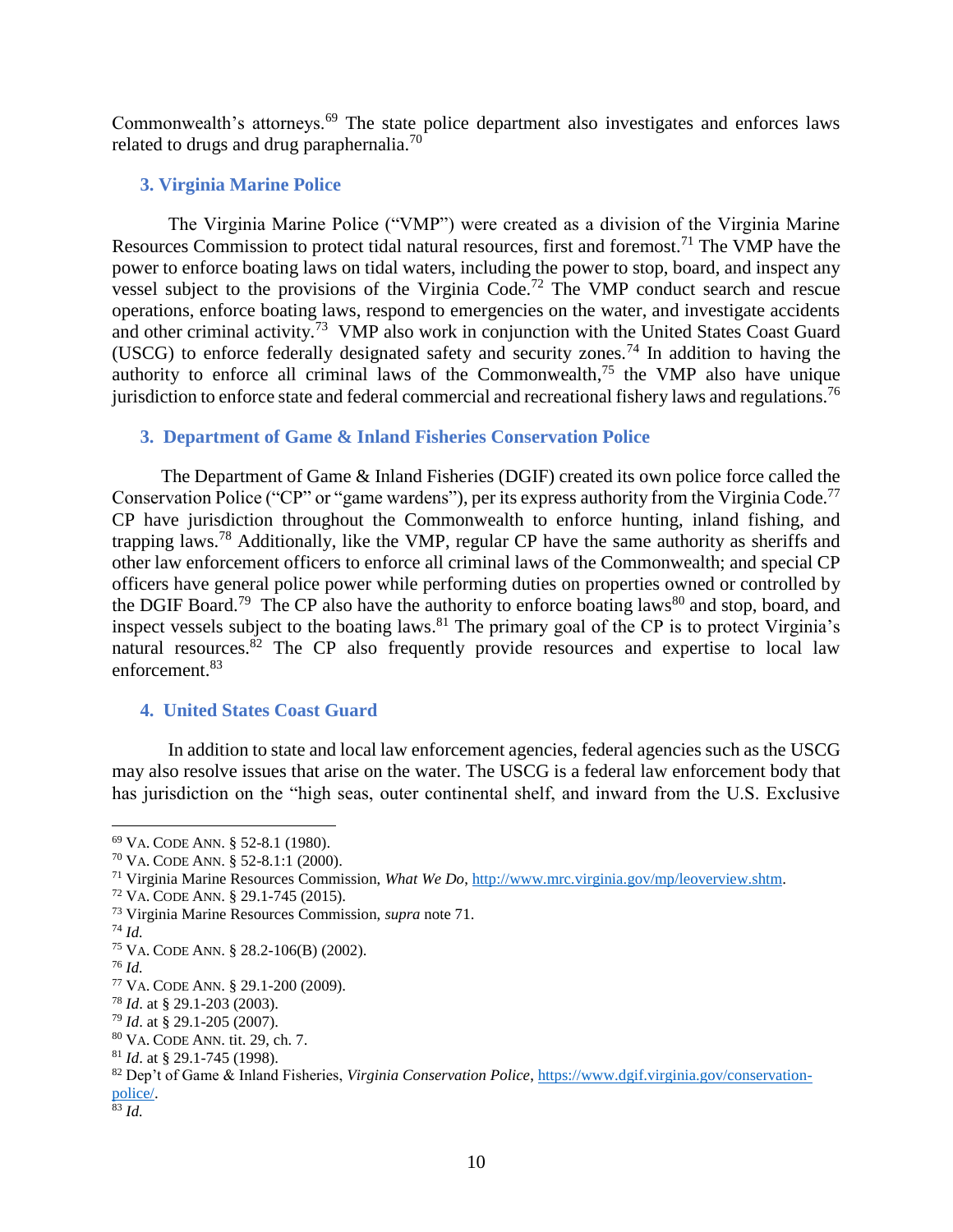Economic Zone to inland waters."<sup>84</sup> The USCG enforces international and federal laws regarding marine resource regulation, border safety, immigration, and illegal drug activity.<sup>85</sup> Not only does the USCG prevent crimes and enforce criminal laws and regulations, the USCG also acts as a first responder, in that it serves search and rescue functions, provides aide to distressed boaters, and responds to environmental disasters.<sup>86</sup>

All of the above law enforcement agencies have jurisdiction to enforce laws on the water, and most have the power to enforce laws on the lands of the Commonwealth to varying degrees. Thus, each of these enforcement agencies can assist in certain situations when conflicts arise in the water or on lands within their specified jurisdiction.

# **B. Conflicts on the Water**

Virginia's Public Trust Doctrine extends to the MLW mark. <sup>87</sup> The public, therefore, has the right to use the waters beyond the MLW mark. <sup>88</sup> However, the public's right of use is not completely unrestricted. Conflicts may arise when both riparian owners and the public exercise their rights in the water and on public and private waterfront land.

## **1. On Navigable Waters**

Two conflicts that may arise in the water include issues between boaters and oyster farmers, and issues between multiple boaters.

## **a) Boaters and Oyster Farmers**

As oyster sales increase, the aquaculture industry in Virginia remains strong, and people continue to lease the bottomlands to grow their own oysters, whether to sell or for personal consumption.<sup>89</sup> As the tides ebb and flow, oyster cages may become closer or farther from the water's surface. When the tide is low and the water is shallow, the cages may protrude from or lie just below the water's surface, and may have the potential to cause damage to boats navigating the waters.<sup>90</sup> Here, the Commonwealth must balance the interests of different members of the public with other competing interests.

Suppose, for example, Farmer leases a one-acre tract of bottomland in the Bay on which she raises oysters to sell. To avoid damage to her oysters and comply with state regulations,  $91$ 

<sup>84</sup> United States Coast Guard, *Maritime Law Enforcement*, U.S. DEP'T OF HOMELAND SECURITY (last visited Dec. 1, 2017), [http://www.overview.uscg.mil/Missions/maritime\\_law/.](http://www.overview.uscg.mil/Missions/maritime_law/)

<sup>85</sup> *Id.*

<sup>86</sup> United States Coast Guard, *Maritime Responses,* U.S. DEP'T OF HOMELAND SECURITY (last visited Dec. 1, 2017), [http://www.overview.uscg.mil/Missions/maritime\\_response/.](http://www.overview.uscg.mil/Missions/maritime_response/)

<sup>87</sup> VA. CODE ANN. § 28.2-1208 (2009).

<sup>88</sup> *Cent. R.R. Co.*, 146 U.S. at 457.

<sup>89</sup> Tamara Dietrich, *Virginia still tops in hard clam, oyster farming*, DAILY PRESS, July 31, 2017, [http://www.dailypress.com/news/science/dp-nws-clam-oyster-aquaculture-20170731-story.html.](http://www.dailypress.com/news/science/dp-nws-clam-oyster-aquaculture-20170731-story.html)

<sup>90</sup> *See, e.g.*, *Pamela D'Angelo, State Regulators Try to Solve Oyster Farming Conflict in Virginia Beach*, WVTF, Sept. 26, 2016, [http://wvtf.org/post/state-regulators-try-solve-oyster-farming-conflict-virginia-beach.](http://wvtf.org/post/state-regulators-try-solve-oyster-farming-conflict-virginia-beach)

<sup>&</sup>lt;sup>91</sup> "When leased oyster planting ground is marked, the corners and boundary lines or the active works areas within the lease shall be marked with markers or buoys and shall be marked in a manner that does not create any unnecessary restriction to navigation". 4 VA. ADMIN. CODE § 20-290-30.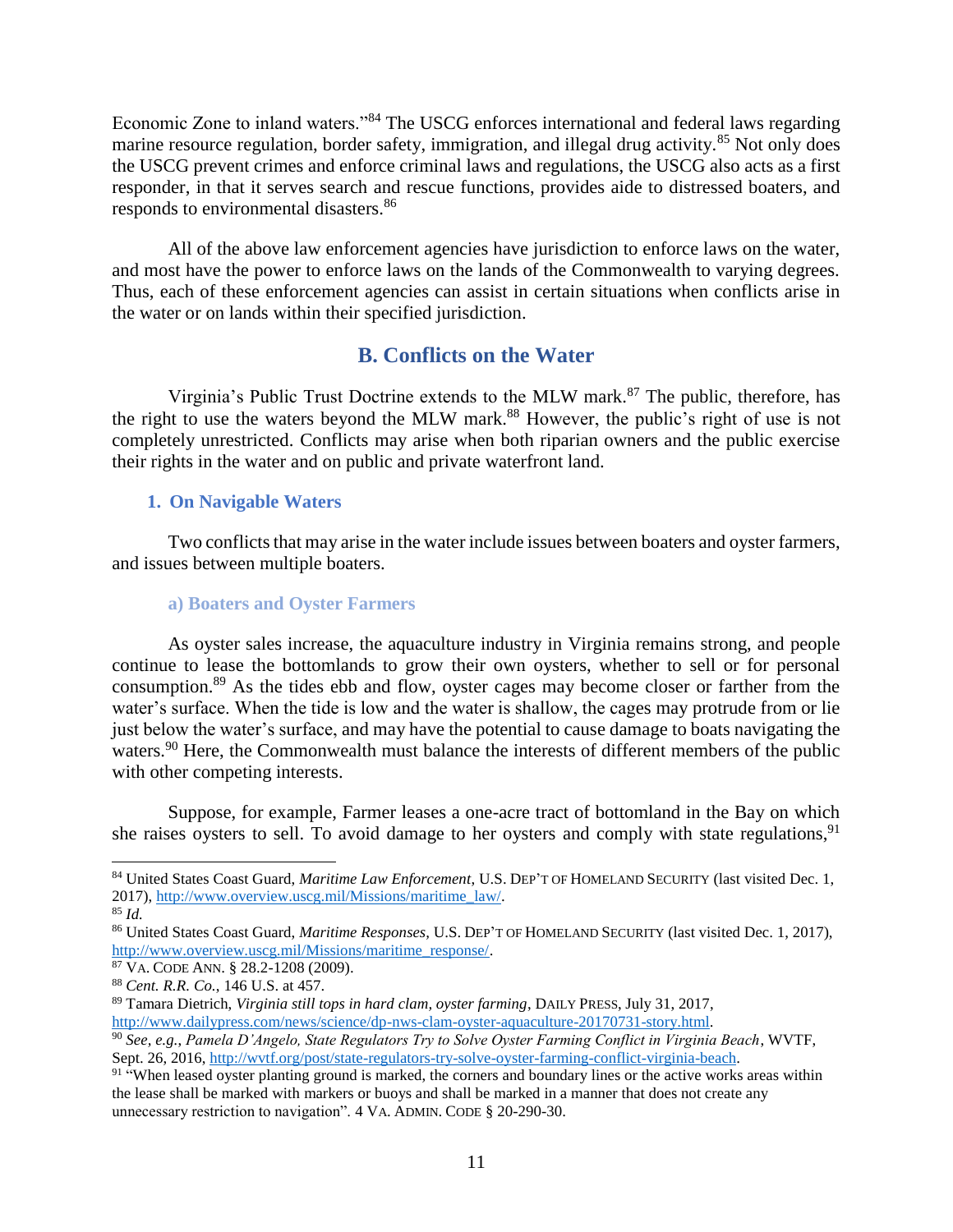Farmer has placed markers in the water to section off her tract. One day, Boater speeds through the water, ignoring the markers Farmer has set up. Boater hits some of Farmer's cages, causing damage to both the boat and the cages. Both Farmer and Boater have important interests at stake in this situation. Boater, as a member of the public, has an interest in being able to use the waters of the Commonwealth, per the Public Trust Doctrine.<sup>92</sup> Boater also has an interest in fixing the damage to his boat. On the other hand, Farmer has an interest in using the waters of the Commonwealth for growing oysters, per her lease.<sup>93</sup> Farmer has an interest in using the tract in accordance with her lease, and she has a property interest in the cages and the oysters she raises.<sup>94</sup>

Note that the Virginia Code states that the DGIF Board must adopt measures to ensure the prevention of property damage and collisions in the water.<sup>95</sup> The Board is responsible for adopting and enforcing these measures.<sup>96</sup> In fact, the Virginia Code provides for regulations against reckless and other improper boating practices.<sup>97</sup> Further, localities often adopt measures restricting the practices of boaters by imposing speed limits and no wake zones, among other measures.

In this type of conflict, where a boat collides with oyster cages, the VMP, CP, state police, and local law enforcement have jurisdiction to resolve the conflict and enforce state and local laws and regulations. The CP and VMP are able to ensure that Farmer was complying with the terms of her lease and with oyster farming regulations, as well as to impose penalties on Boater for boating at excessive or improper speed or violating any possible no wake zone limitations. State and local law enforcement also have jurisdiction in these areas, but, due to resources, may be more restricted than the VMP or CP in enforcing issues out on the water.

#### **b) Between Boaters**

Another type of conflict that could arise in navigable waters is between boaters. Boaters are restricted in the manner they operate their boats on navigable waters. Criminal penalties may be imposed for boaters who operate their boats in a reckless or improper way, and those who operate boats while intoxicated are also subject to criminal penalties.<sup>98</sup>

Imagine that Boater A and his family are out on the water during a storm. Boater A does his best to steer clear of other watercraft and breakers that could damage his boat, but the waves are strong and visibility is low. Unbeknownst to Boater A, Boater B, whose vessel is smaller than that of A's, races dangerously close to A's boat in an attempt to get back to shore as fast as possible. In doing so, Boater B crashes into Boater A, causing one of A's family members to fall overboard and both boats to be damaged. In this case, both A and B have an interest in getting back to shore

<sup>92</sup> *Cent. R.R. Co.* v., 146 U.S. at 457.

<sup>93</sup> *Id.*

<sup>94</sup> For a related example of the rights of oyster farmers whose oysters are damaged by public use of the waters, *see* Grant v. United States, 192 F.2d 482, 484-86 (4th Cir. 1951) (holding that the lease acted as a limitation on the right of the public, in this case the government, to use the navigable waters, and as such, the government was liable for the damage it caused to plaintiff's oysters).

<sup>95</sup> VA. CODE ANN. § 29.1-735 (1987).

<sup>96</sup> *Id.*

<sup>97</sup> *See*, e.g., VA. CODE ANN. §§ 29.1-738.01 to -738.03.

<sup>98</sup> *See* VA. CODE ANN. §§ 29.1-738.01 to -738.03.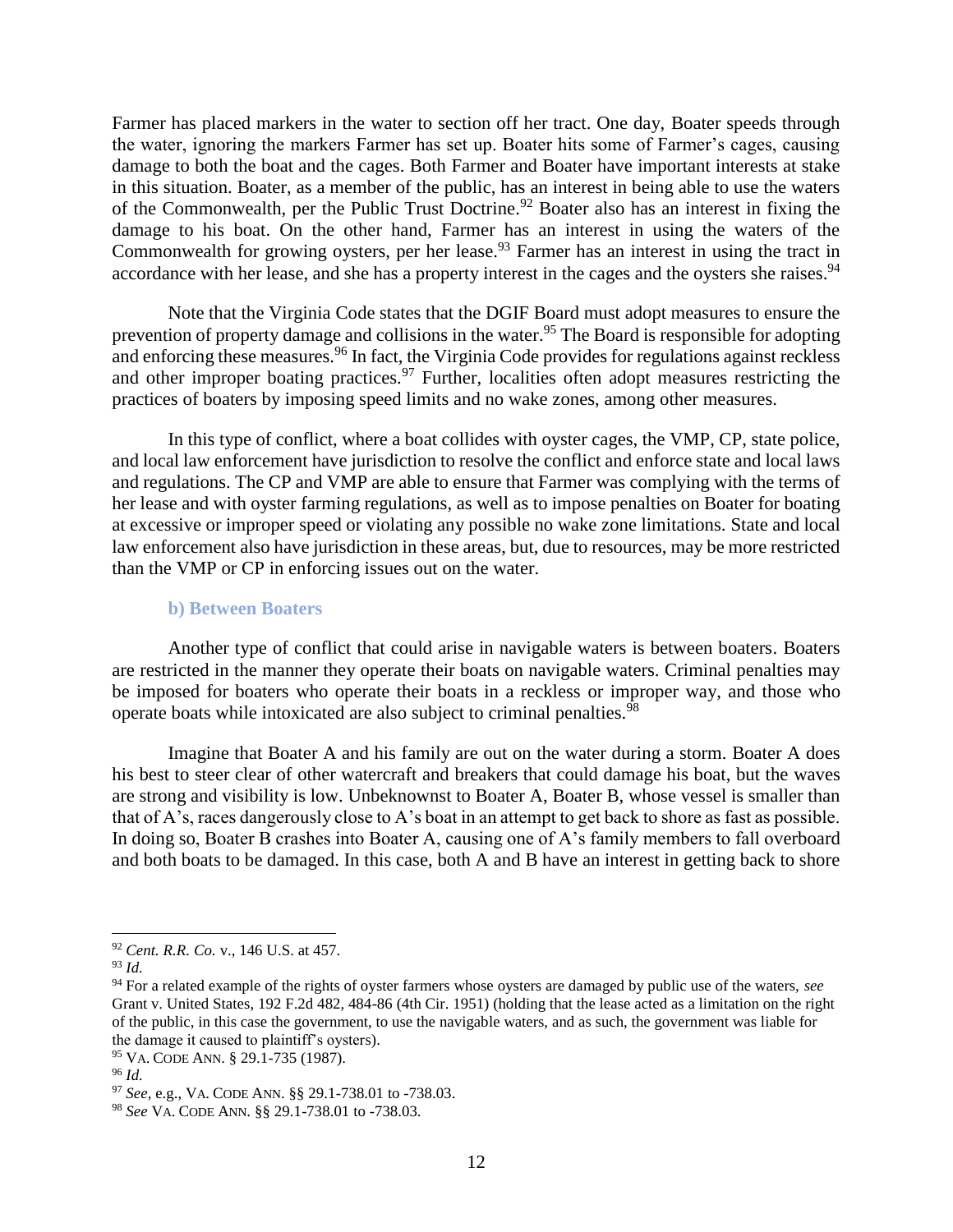safely. After the collision, both have an interest in getting the damage to their boats fixed. Boater A also has an interest in ensuring the well-being of his family member who was thrown overboard.

Here, the USCG, acting as a first responder, can conduct the search and rescue for A's overboard family member as well as bring everyone else safely back to shore. VMP, CP, or local law enforcement with a boating/marine patrol unit could respond to the accident. Whichever entity – VMP, CP, or local law enforcement – responds would be responsible for seeing any resulting charges through the court process. Additionally, A and B can pursue civil remedies to try to get the damages to their boats fixed, and A may try to pursue a civil suit against B for any injuries his family member sustained in falling overboard as a result of the crash.

The above conflicts have so far only dealt with conflicts that occur in the open waters, but conflicts also arise in the water above the MLW mark at high tide. In these conflicts, similar interests are at stake, and parties can look to state, local, or federal agencies for enforcement.

## **2. Above the Mean Low Water Mark**

Waterfront property owners have title to property landward of the MLW mark.<sup>99</sup> Ownership of waterfront land entitles the property owner to certain riparian rights, such as the right to wharf out to navigable water.<sup>100</sup> However, such wharf cannot be for a commercial purpose, obstruct navigation, or injure the private rights of other people.<sup>101</sup> Conflicts may arise where a riparian owner wishes to construct a structure on their land that extends into the water for purposes of accessing navigable water. For example, a waterfront owner who also owns boats and other watercraft may wish to build a large wharf to moor her boats.<sup>102</sup> Thus, the riparian owner's rights may conflict with the public's rights. The below situation outlines the legal interests of each party when these rights conflict.

#### **a) Recreational Users & Riparian Owners**

Suppose Landowner A lives on and owns riverfront property along a navigable water. Landowner A's property is adjacent to a public beach where there is frequent activity with kayakers and beachgoers who access the beach via a public access point. Now suppose that one day, as kayakers return from an excursion, they paddle at high tide close to the shore to get to the public access point, passing over land that is above the MLW mark on A's property. Here, A has an interest in excluding people from her property, while the kayakers have an interest in using the public access point and navigating in the waters of the Commonwealth.

Generally, the public has a right to float in navigable waters, whether the submerged lands beneath them are held in public trust by the Commonwealth or privately owned pursuant to a king's

<sup>99</sup> *See* VA. CODE ANN. § 28.2-1202 (2014).

<sup>100</sup> *See Taylor v. Commonwealth,* 102 Va. 759, 880-81 (1904).

<sup>101</sup> VA. CODE ANN. § 62.1-164 (1972).

<sup>102</sup> For an example of a Virginia case dealing with this issue, *see* Evelyn v. Commonwealth Marine Res. Comm'n,, 621 S.E.2d 130 (2005) (holding that riparian owners may build without permits only structures "necessary" to access navigable waters and affirming the lower court's order to the riparian owner to remove a structure not in compliance with this rule).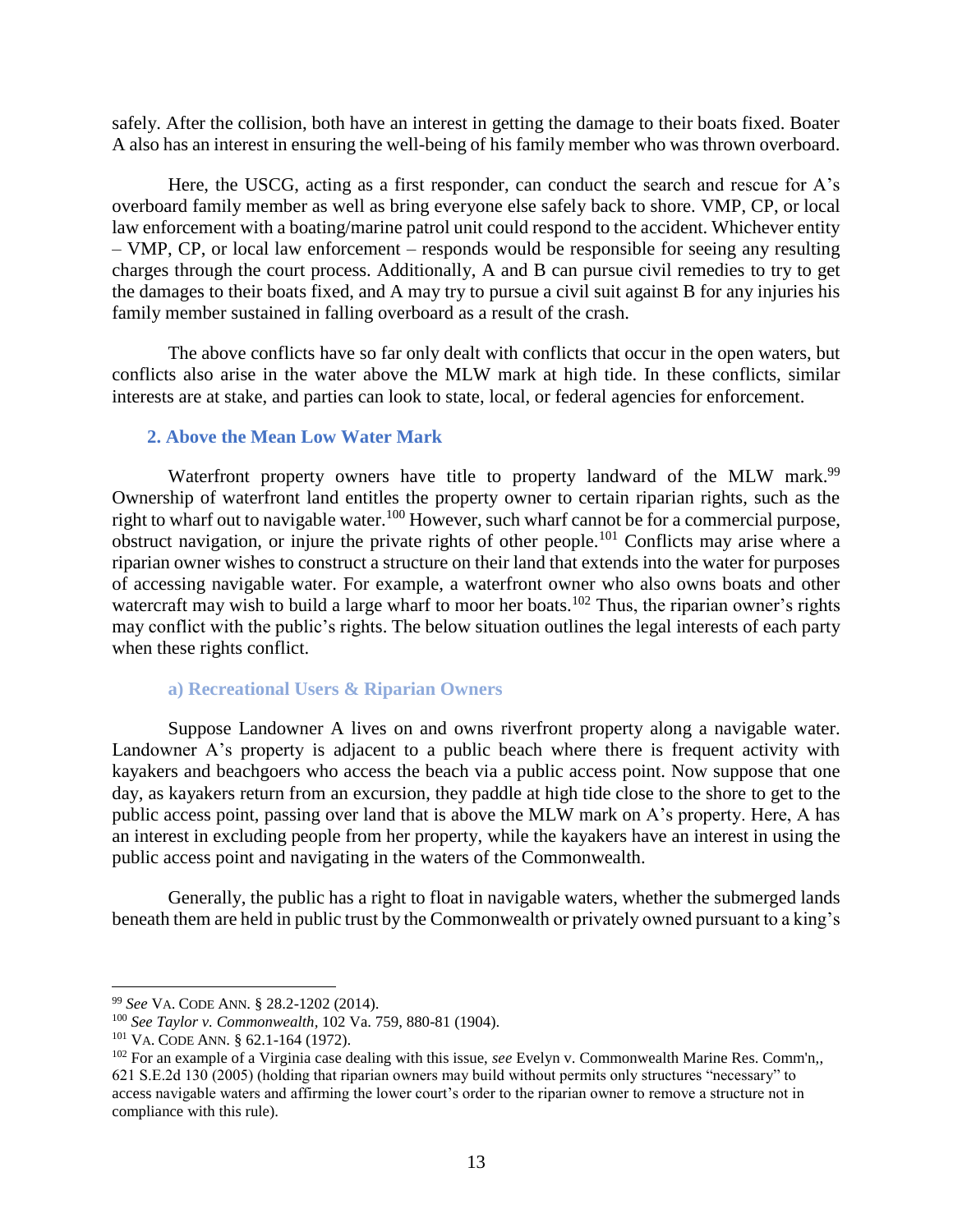grant or privately owned in fee ownership.<sup>103</sup> The Fourth Circuit, citing the Virginia Supreme Court, found that while it is established that the surface of navigable waters may be used by the public, the use of the submerged lands and the water's banks are a matter of state law.<sup>104</sup>Additionally, the specific actions of the kayaker are important in this hypothetical. If the kayaker on the surface of the water simply passes over Landowner A's property, this should fall under the public's right to navigation. However, if the kayaker exits the kayak to stand on the bottom, there may be an issue if the property at that point is upland of the MLW mark.

In cases of trespass, state police and local law enforcement have jurisdiction to enforce a landowner's private rights, although it is more likely that an individual would contact local law enforcement. Note also that, depending on the behavior of the kayakers, local nuisances and noise ordinances may come into play. Therefore, the language of the local ordinance should be reviewed to determine the appropriate enforcement authority. VMP and CP would also have jurisdiction to enforce any violations of state law should they be at the scene.

# **C. Conflicts on Land**

#### **1. Adjacent Properties & Conflicts Above the MLW Mark**

Just as trespasses may occur above the MLW mark in the water, they may also occur—and may do so more frequently—above the MLW mark on land. Conflicts on the land may also give rise to other issues, such as nuisance, where no intrusion is made onto the property of the riparian owner but the riparian owner's interests are still disturbed. Such issues may arise where beachgoers use public beaches or road endings in such a way that annoys or bothers the landowner or where riparian owners live next to publicly owned and maintained land that falls into disrepair.

#### **a) Noisy Beachgoers**

One of the most common types of conflicts that occurs on waterfronts is when individuals make use of the beach. Suppose that Beachgoers go to a public beach via a public access point that is adjacent to Landowner O's plot. O's land runs parallel to a road that dead ends into a parking lot leased or owned by the locality. The parking lot shares its western border with O's land and its eastern border with the public beach that also is leased or owned and maintained by the locality. Assume Beachgoers do not step onto or park on O's land. However, every night, Beachgoers stay there until 2:00 or 3:00 a.m., drinking alcohol, buying and selling drugs, making a lot of noise, and leaving trash on the beach.

Beachgoers have an interest in making use of the public beach, although they are still bound by the laws of the Commonwealth and of the locality in doing so. O has an interest in the quiet enjoyment of his property and an interest in the exclusion of others from his property. Beachgoers

<sup>&</sup>lt;sup>103</sup> A king's grant, also called a crown's grant, refers to a conveyance made by the King of England or a Royal Governor while Virginia was still a colony. The Virginia Supreme Court has found that within navigable waters, a king's grant may convey exclusive fishing rights, as well as ownership of submerged lands. *Kraft v. Burr*, 252 Va. 273 (1996).

<sup>104</sup> Loving v. Alexander, 745 F.2d 861, 868 (1984).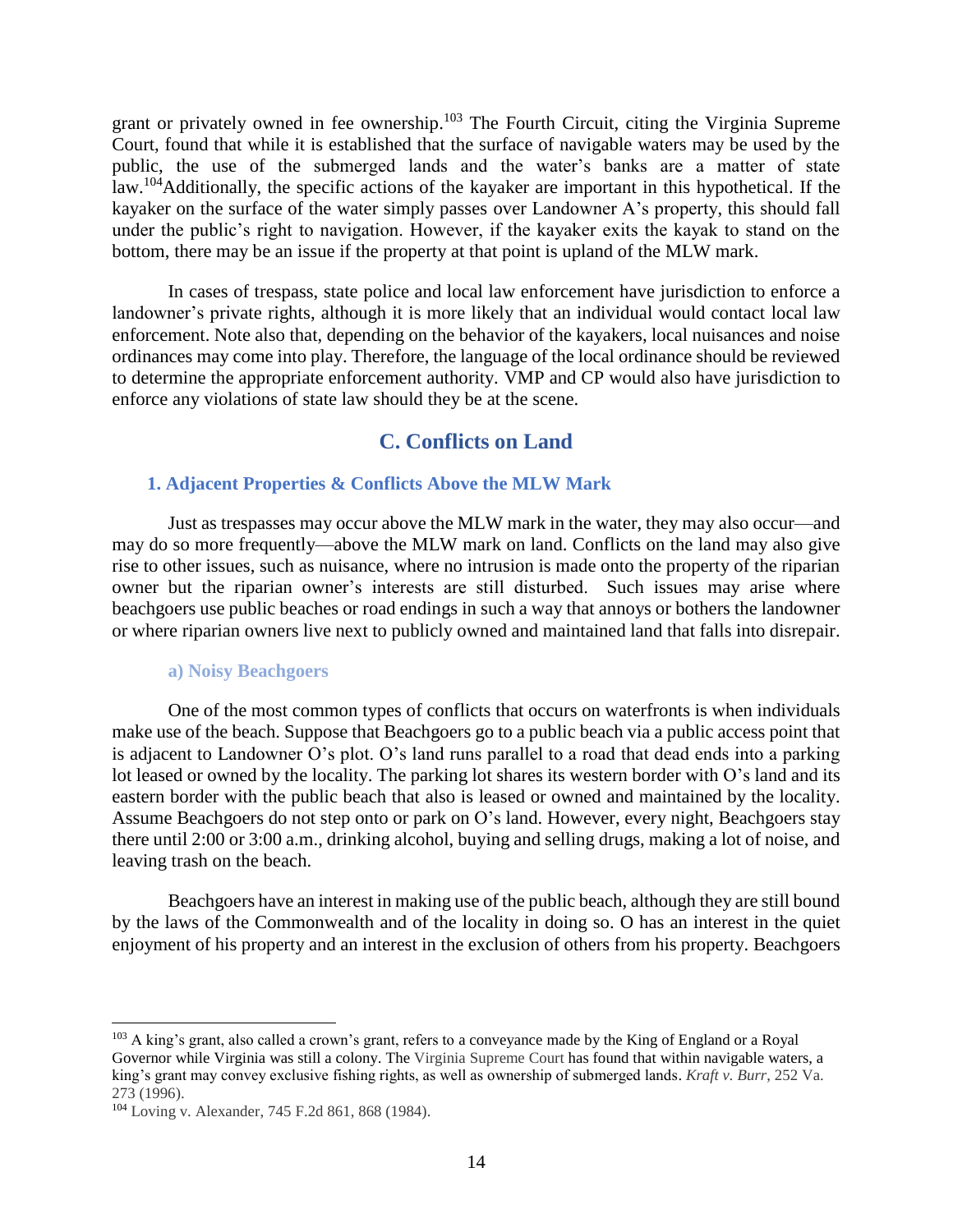may be liable for private nuisance, for which O could implement a civil suit.<sup>105</sup> However, Beachgoers may also be in violation of parks rules, a local noise ordinance, or a criminal ordinance over which the local law enforcement entity has jurisdiction. Furthermore, depending on the particularities of the actions of Beachgoers, Beachgoers may also be guilty of public nuisance, which is an interference with a community interest for which jurisdiction lies with local law enforcement.

#### **b) Maintenance of Publicly Owned Land**

Related issues may also come up when riparian owners own land adjacent to publicly owned and maintained land. Suppose that O owns the same tract of land as in the previous example that is adjacent to a public park that has a parking lot, beach, and wharf. O is unhappy because the parking lot is dilapidated and the wharf is falling apart. Furthermore, the beach is dirty and littered with trash and drug paraphernalia. O has an interest in seeing that the adjacent properties are maintained because their appearance may affect O's property value and enjoyment of his land. Likewise, O does not want the trash and other debris on the beach to encroach upon his land. The trash on the beach also could pose a health or safety threat to O, who lives nearby, because the trash includes drug paraphernalia.

O may contact the entity that is responsible for maintaining the properties concerned and request that they be properly maintained. Although this action is not a legal remedy, it could be an effective way to get the public entity to take action. Failing this, O may be able to enforce maintenance via a writ of mandamus or on a gross negligence theory in civil court.<sup>106</sup> Where the public properties become overrun by individuals who engage in criminal activity, a noise ordinance violation, or other civil violations on the properties, O can call local law enforcement to stop the criminal activity or nuisance each time it occurs.

## **VI. CONCLUSION**

In Virginia, the confluence of the Public Trust Doctrine and the private ownership of waterfront property to the Mean Low Water mark, with associated riparian rights, can give rise to a number of complex legal conflicts involving the competing interests of riparian owners and the public. These issues can involve nuisance, trespass, and negligence law as well as criminal laws, as espoused by local ordinances and state laws and regulations. When issues arise, general and specialized law enforcement agencies have jurisdiction to help resolve conflicts and balance the rights of both riparian owners and members of the public. These law enforcement agencies can include the Sheriff's Office, local police force, Department of State Police, Virginia Marine Police, DGIF Conservation Police, and the USCG.

In the water, when conflicts arise, such as between boaters and riparian owners, the Virginia Marine Police and DGIF Conservation Police have jurisdiction and resources to enforce the governing laws. However, state police and local law enforcement also have jurisdiction in certain instances. When conflicts arise among boaters on the water, such as when a collision

<sup>105</sup> *See generally Cty. of Va. Beach*, 239 Va. 353 (noting that private nuisances cannot be made criminal because a municipality has no authority to punish such conduct).

<sup>106</sup> *See* VA. CODE ANN. § 15.2-1809 (1997).